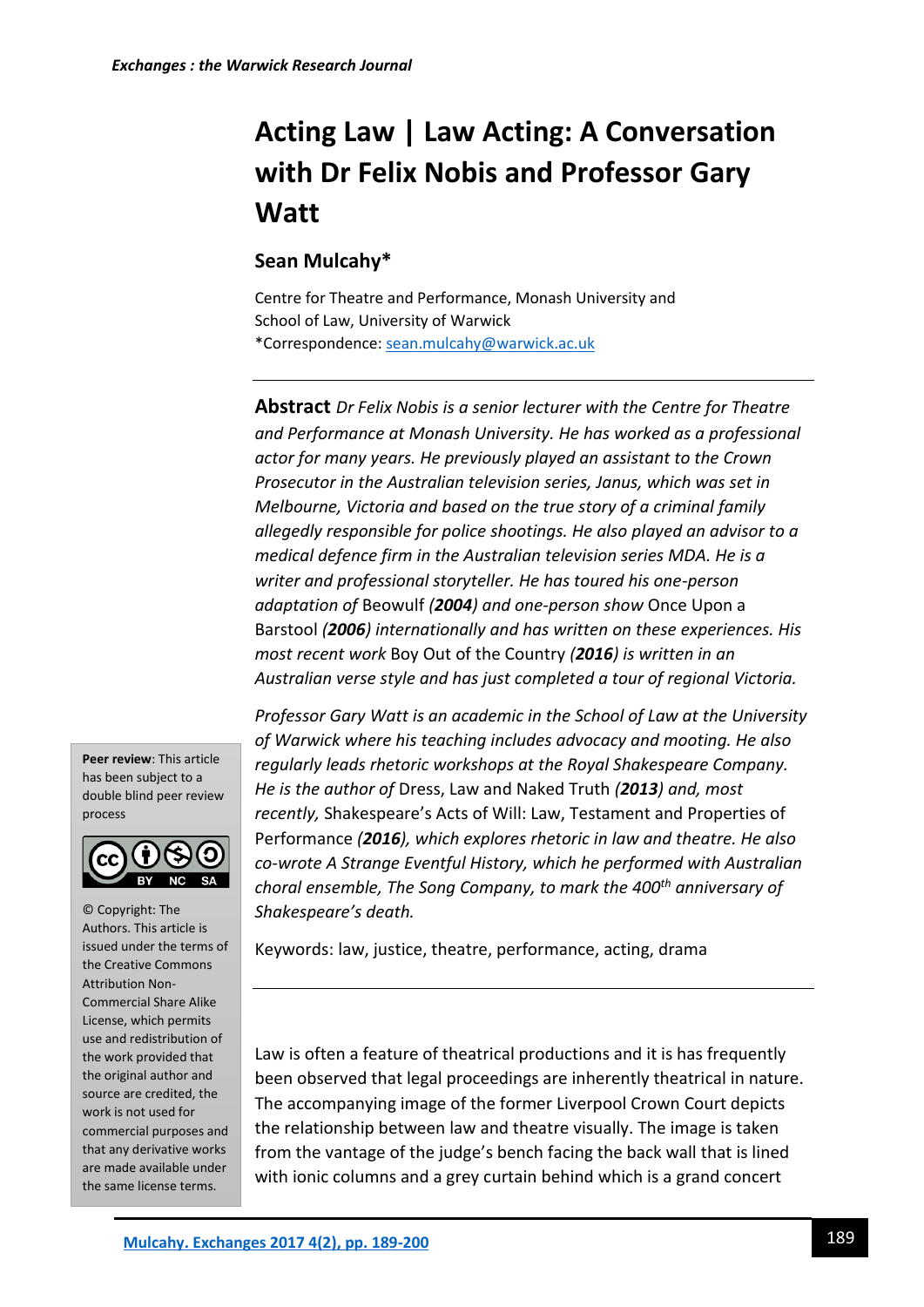hall. The courtroom and concert hall open up to one another, suggesting a symbiotic relationship between the spaces.

This interview is an attempt to understand law's performance and the performance of law through dialogue between an actor who has sometimes played lawyers and a law professor who has sometimes acted. The dialogue bridges the scholarly divide between the study of law and the study of theatre and performance, bringing new insights to law and performance.

*SM: I will kick off with the first question to Felix. Camryn Manheim who also played a lawyer on* The Practice *suggests that people's opinions about law are shaped as much by television as by reality (2012: 111). Do you agree and do you think this imposes some moral obligations on the actor?*

FN: I agree. In Australia, many of the views of the law are shaped by American television. There's an assumption for many people when they walk into the courtroom that it's going to be just like *LA Law* or that it's going to be just like a certain law programme and that the barrister can walk around and that they can shout 'objection' and things. There's strength and also an inherent risk in that. As far as the actor's moral obligation, I honestly don't think so. An actor's obligation is to learn the script and to understand the situation and to play her or his role in the bigger story being told by the writer and by the director and by the producer and the many people who are involved in putting together this kind of storytelling. The actor has an obligation to help tell that story and to help communicate the complexities inherent within that story. There may be a nuance there where the actor has as an obligation. But in the same way that in a medical drama playing a doctor I don't feel I have an obligation to the medical field, as an actor I couldn't say that there's a moral obligation beyond doing justice to the script as it's put together by the by the writer and the director.

*SM: Gary, you've suggested that, 'It is sometimes said that courtroom lawyers are pretending to be actors in the theatre, but the truth is the other way around. Stage actors are pretending to be lawyers' (2013: 101). What do you mean by that?*

GW: The idea of a hearing to a live audience is one that goes back a long way in law, so far back that on the shield of Achilles as described by Homer there is a scene at the centre of lawyers debating in the public marketplace for each side of an argument for the prize of money. This shows us the very ancient tradition of disputing in a rhetorical way for a prize that was not just the prize of the issue at stake but also the prize of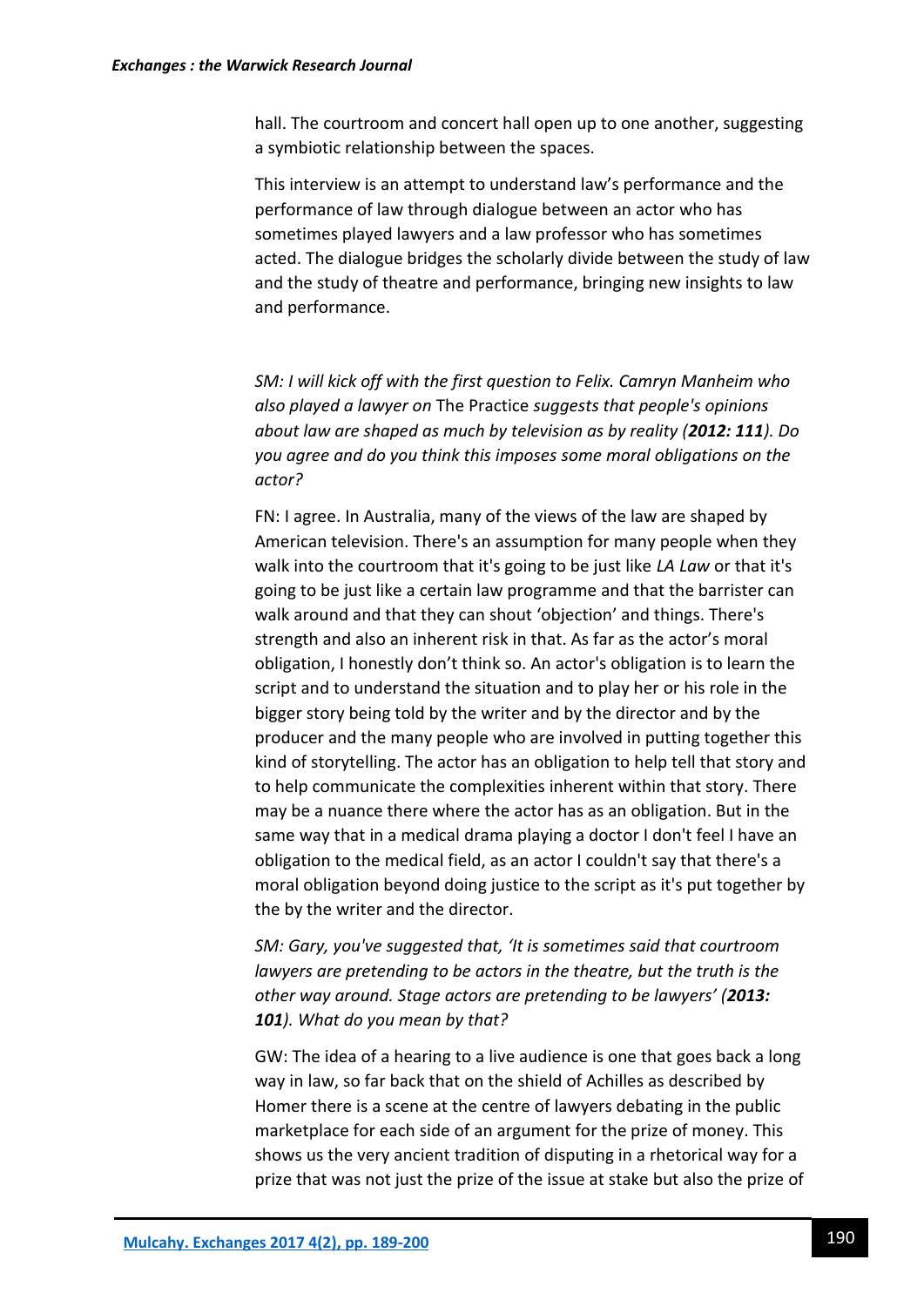audience approval and payment. Lawyers have been performing for pay and for applause, as it were, since the earliest times. The suggestion sometimes made that courtroom lawyers are pretending to be actors alludes to lawyers playing to the gallery or putting on a show as if that were something undignified. Lawyers ever since the Enlightenment and the scientific paradigm of medical practice have felt that the more theatrical or rhetorical aspects of their art were, in some sense, lacking in dignity. I want to suggest that lawyers shouldn't deny the rhetorical source of their art and that they might learn a great deal about the artistic reality of what they're doing if they were to acknowledge this rather than deny it. Conversely, the idea that stage actors are pretending to be lawyers is suggesting that part of what an actor is doing when they're on stage is trying to move the present audience – to some extent that's the people within the immediate space but it's also those people as representative of society at large. What actors want is to have a real impact, to have a real effect… on society of the sort that lawyers can claim.

*SM: You've previously written about how 'insiders seem dead set in their denial of law's imaginative dimension' (2016: 2). Why do you think that lawyers and legal insiders want to deny law's imaginative, its rhetorical and even its creative dimensions?*

GW: I think it is linked to the dominance of the post-Enlightenment professional paradigm, which is that of science and particularly medical science. Lawyers, as a group and professional entity, are keen to be considered on a par with medical doctors who have the respectability of a scientific basis for what they do and a reputation for surgical precision... Lawyers also deny the art because of the lawyers' reputation for dishonest artifice. Whereas if one takes the view that art is true and that law is socially real even though it is completely man-made, we can then acknowledge and accept the process of reality-making through art. That's certainly my approach to it. Lawyers as a profession are driven by the need to convince paying people that what they're offering is something certain and scientifically predictable. Of course, it's complete myth. Barristers only offer opinions; that's the nature of their advice, it's always an opinion. Judges' judgments may be reversed on appeal and then reinstated on subsequent higher appeal. So we've bought into this complete myth of the scientific predictability of law, whereas in fact it is art all the way through – the human actors in law aim for scientific precision and predictability but have to fail because of the contingency of what they're doing.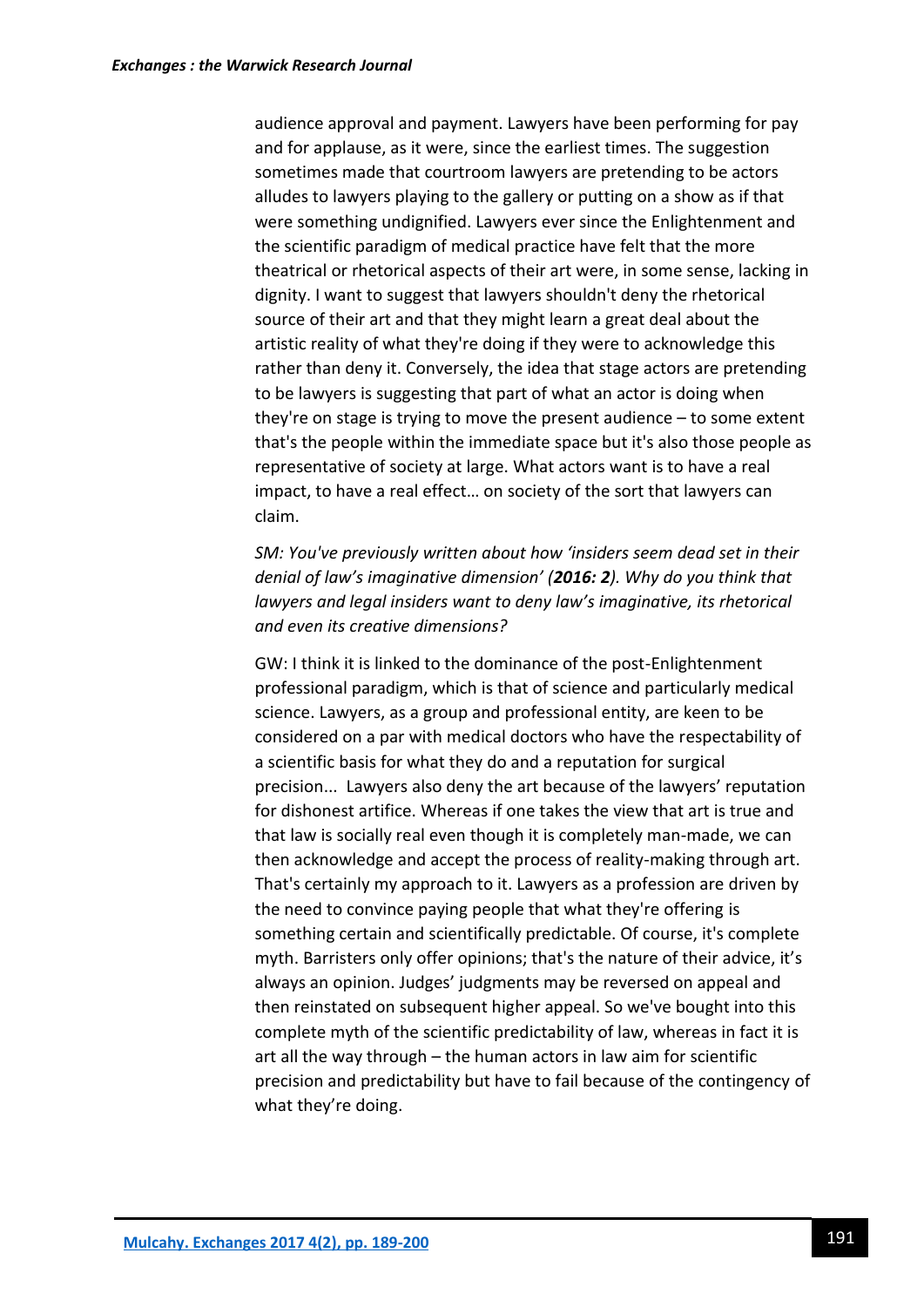*SM: I might move on to talk about some of the performative dimensions of law. The first of which is around the question of voice in law... How do you think a study of voice, sound and rhetoric has helped shape your understanding of law or performance or both?*

FN: We 'read' people from their voice a great deal. One of the things that actors do is try to train their voice to sound convincing… because what actors are doing most of the time is telling somebody's lie in the guise of truth. The cracks in that truth can become apparent through vocal performance… It's a mystery to me that law even needs to still happen somehow, that it can't all be done by computer, that we can't just put all the information in and press a button. I'm joking of course, but it seems extraordinary to me that in this day and age we still have to all meet and listen to and perform for each other and that there is such a weight on such a flawed and manipulative thing as voice. The notion that justice is blind [suggests] we shouldn't be influenced by what we see visually, but there seems to be no suggestion that we shouldn't be influenced aurally. We are influenced aurally a great deal more than most of us are aware…

GW: … There is something distinct about the word on the page and the word spoken. When I teach my student advocates how to speak well, I'm often emphasising the musicality of good speech and the moderation – indeed, the modulation – of the voice, which produces the sense of pleasing ease of speech. As a counterpoint to what Felix was saying about computerised or mechanised justice, we should acknowledge that the other thing people love their computers for nowadays, and their smart phones, is to listen to music. There is such a deep appeal to human wellbeing and the human psyche in pleasing sound… that I wonder if justice silenced would actually be justice lost, in that we wouldn't have our day in court, we wouldn't have our hearing, we wouldn't have the sense that our voice has been heard... There might be something absolutely essential to justice in society to having the sound heard.

FN: Just to pick up from what Gary was saying, the musicality and the pleasure that we take from aurally receiving words or news is interesting but it doesn't necessarily correlate to truth, if something sounds pleasant it doesn't make it true. If the glove doesn't fit, it doesn't necessarily mean we must acquit… It's the same as when writing verse. When you find that magic rhyme, you find the rhythm, it just fits together and it's just right. That doesn't make it true. I've just written a play in verse and I know that sometimes the rhyme is too good to surrender so you change the story and the truth that's being represented through the writing. But I think there is a truth in voice, that voice betrays us… [What actors are concerned] about is finding a connection between internal truth, what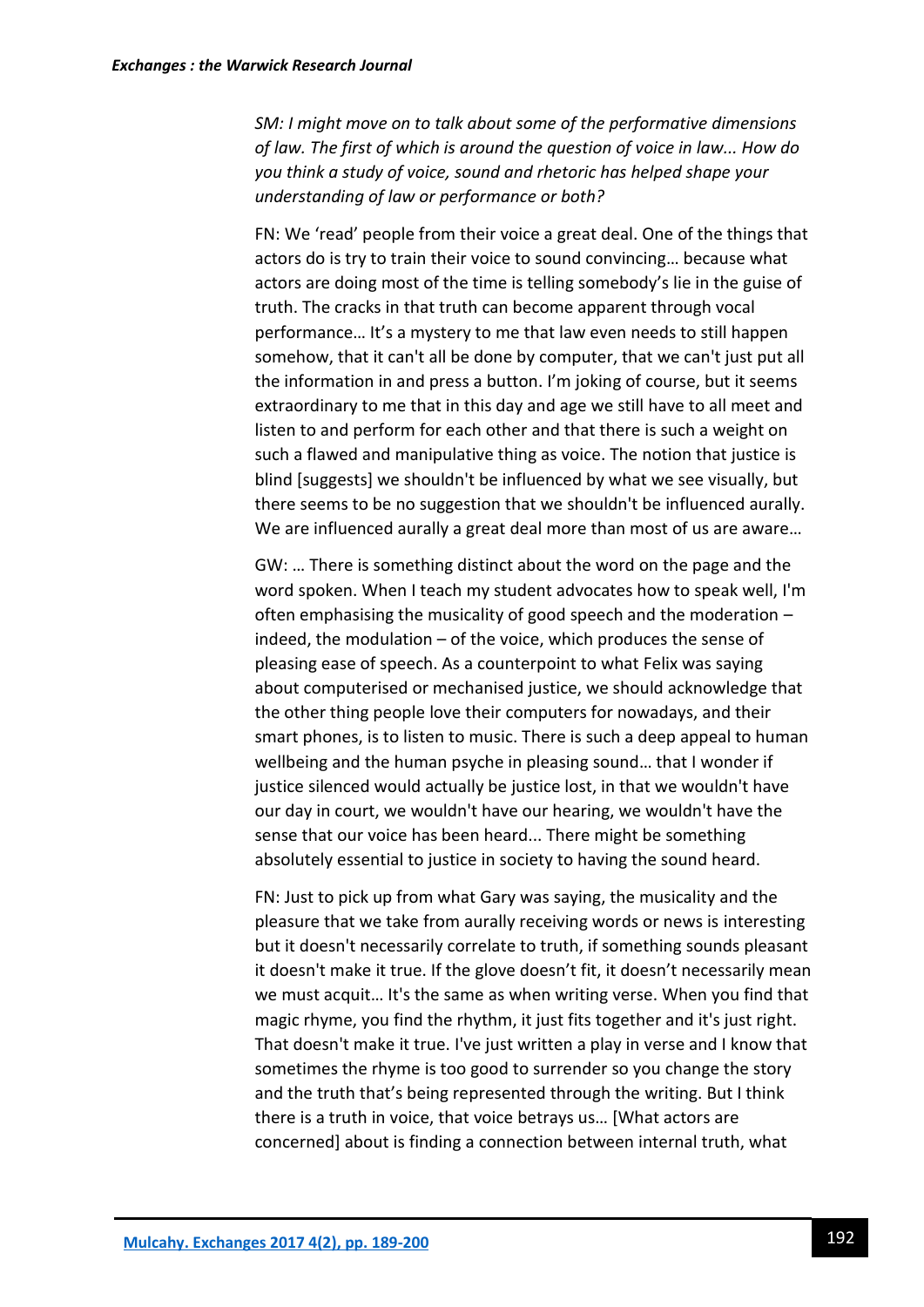we find to be true and the vocal delivery of that. That internal truth is a very different kind of truth to a socially constructed truth.

#### *SM: Gary, do you want to pick up on this question of truth – what is the truth that's sought to be represented in law?*

GW: If we're talking about law – I'm thinking here about the judicial process where you have two parties coming to court in an adversarial system with competing ideas of the truth, a judge accepting one of those accounts or producing a compromised third idea of truth, and the appeal court coming up with perhaps a fourth – we get the strong sense that the process isn't actually seeking any kind of truth that exists outside of the process. What we have, in fact, is a process that is designed to perform a satisfactory outcome. The process of a trial is to present and prove evidence and when that evidence can resist critique and probing we say that the trial has produced proof. It is not a process of revealing truth, but a process of manufacturing proof. Just as we might say that we have manufactured waterproof clothing when it satisfactorily resists the probing of rain. It is the fact that the proof produced by the process of trial is sufficient to deflect doubt that we call it a satisfactory outcome, it is not required that the outcome should also qualify as truth distinct from the truth inherent in the evidential process itself. Lawyers cannot and do not give the name of abstract or absolute truth to the outcome of a legal trial. It's a comfort to me that I don't have to claim that a legal trial produces truth – and it's probably a comfort to practicing lawyers as well that they don't have to ascribe any abstract truth to what they're doing... It seems to me that if lawyers can acknowledge that what they're doing is performing proof rather than arguing for truth in an abstract way, they can get on with their job. This is not to say that lawyers should be unconcerned with morality, ethics and the aspiration for true justice, only that they should not rely upon the trial process to provide these things.

*SM: To go back to the performative dimensions in some more depth, you've written about how the body is connected to the voice and also to the movement within a space (2016: 1). How do you think lawyers connect their gesture and their movement with words?*

GW: I know from when I teach student advocates that we wrestle with the extent to which a lawyer should gesture and move within space. There are limited opportunities to do so in the course of a trial. You will approach your desk, you may move to the lectern, you might rearrange props such books, and use your spectacles as a prop to certain gestures; there are costume props such as the lawyer's gown. I like to look at what lawyers are doing and to ask if even the smallest gestures might have significance. Silence is so much more eloquent than words very often.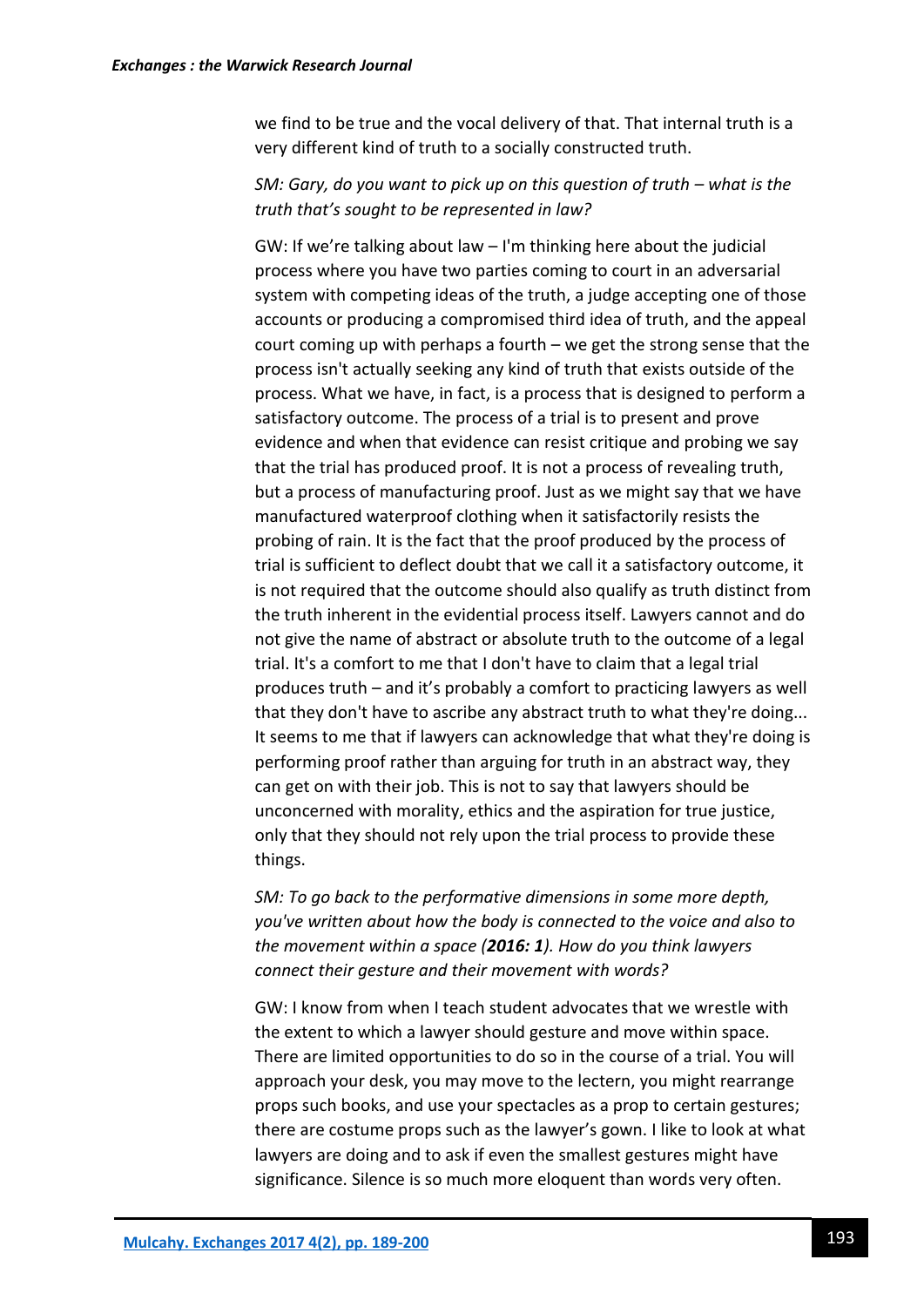Actors know that silence fills the performance space in a way that can hardly be attained by shouting. When you shout the sound immediately dies away, whereas silence gets louder and louder and louder the longer it lingers. It's not emptiness, but a solid thing that demands our attention. Now if that's the case with silence and sound, what about small gestures? What if you are incredibly still? Theatrical actors know that this produces a cinematic close up effect and that if you actually minimise your bodily movement you're drawing your viewer in to a tight focus of the sort that a cinematic camera might produce. Lawyers tend not to know any of these aspects of the actor's art and yet some of them are doing it well instinctively and others not so well. What if one could be alert to this? As a jury, as a judge, as a lawyer, as an advocate, what if one had some awareness of how body and sound and movement may all relate to produce a combined rhetorical effect?

*SM: You brought up the point about silence and pause, which is an interesting device that actors use. Felix, do you have any thoughts on this idea of just what role silence or pause or the absence of voice plays in performance?*

FN: I think [silence] can speak, it can recalibrate the listener, it can give the listener opportunity to find themselves again within the story. That's incredibly valuable. It can also give an audience an opportunity to adjust and scratch if they've been holding on to a moment. Doing a long one person show of 60-70 minutes, it's important to find those moments of allowing the audience to move or to cough if they've been holding that in for that long. It's a matter of timing, tuning in to the audience and then finding a moment to pull back, maybe having a little cough yourself even if you don't need it, to just shake things up a little bit and break the tension which couldn't possibly hold that long. There's an element of orchestrating that suspension of tension and then pulling it back. Silence can often work as a tool like that.

*SM: The next dimension that I wanted to move on to talk about was dress in law and performance. Gary, having written a book about it, you've argued that the dress that lawyers wear operates both to deflect attention from their individual natures and their human qualities but also to generate a sense of reflection and introspection and to give lawyers cause to think about the ethical dilemmas inherent in their role (2013: ch 4). To what degree do you think dress plays a constitutive role in law?*

GW: Dress plays a legislative role in society. It's not just symbolic; it's constitutive of our social idea of order. The lawyer's gown shields the lawyer and gives them a sense that they're coming forward as a member of a profession and a group that owes its first duty to social order; not to the client but to the court and to justice. These are the founding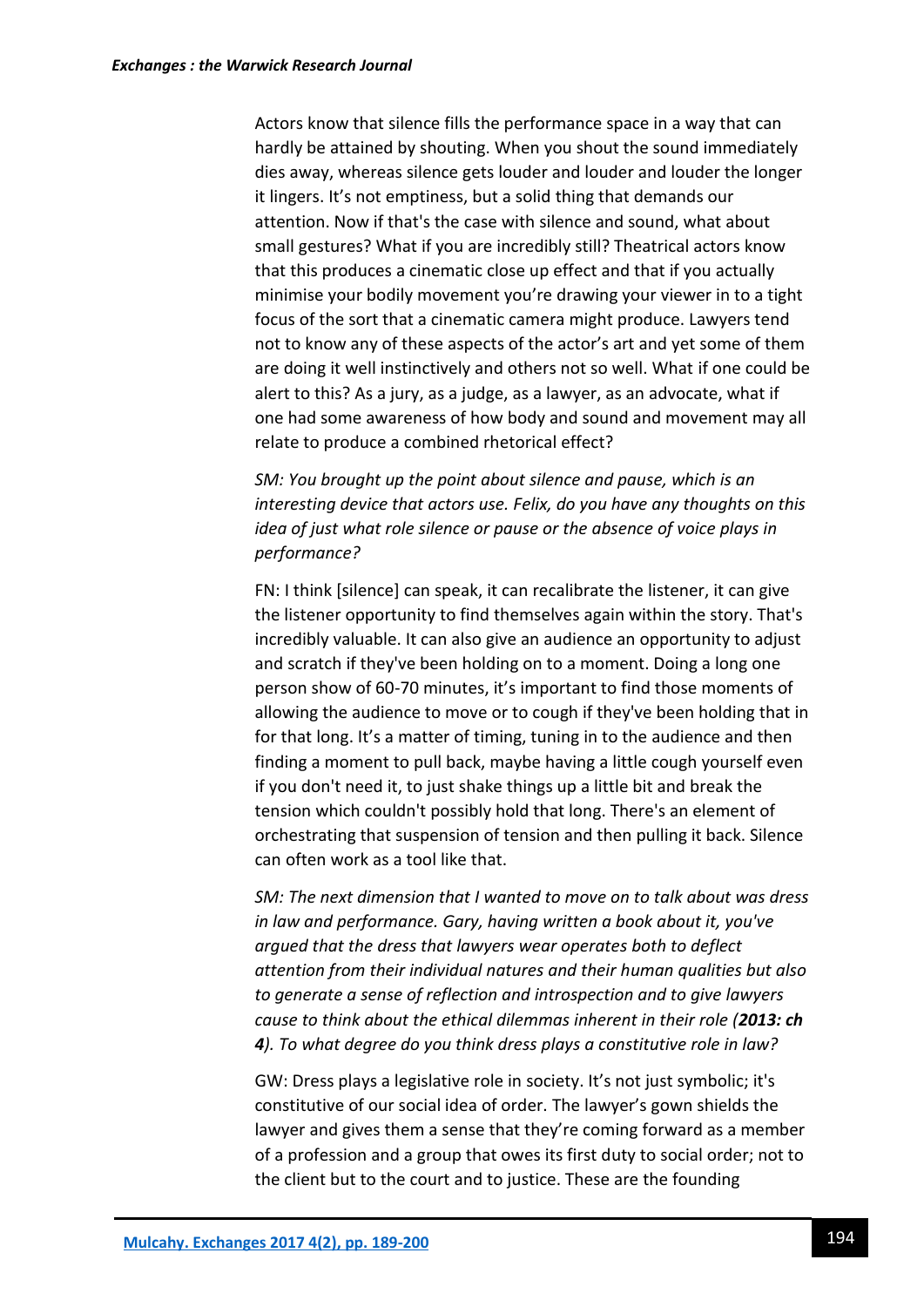constitutive ideas of the legal professional: I stand here and the first thing you see is my gown because the first thing you should see is an officer of the court not a partisan representative of my client. There is that shielding effect; it allows a lawyer to come forward in role. The provocation I posed in my book on dress was: do lawyers sit too comfortably in this role and how much of the person gets lost in this role? We see sometimes that lawyers, even barristers, carry an invisible gown with them everywhere; they're still performing, they're still separate from the common run of humanity. But lawyers should always feel uncomfortable in the gown. They should wear it but the itchiness of the horsehair wig, the discomfort of the waistcoat, everything should conspire to make the lawyer think: I shouldn't feel comfortable here, I should be feeling that I'm doing a necessary but often dirty job. Therefore, as well as deflecting other people's critique, the gown should also serve to irritate your own person and you should be always questioning and conscious of that. That has to happen, otherwise lawyers get subsumed and become empty gowns.

*SM: Felix, having worn costumes before, what's the experience of putting on a costume like for you as an actor and how has the costume affected your performance in the role?*

FN: In *Janus*, I played an instructing solicitor not a barrister, so I was in a suit. More recently, in *MDA*, I was an adviser rather than a barrister. I was constantly amongst people in costumes. Gary makes an interesting point that an actor feels as well sometimes, that the costume emphasises the role but also works as a defence for the actor, works as an excuse for the actor to be acting in a certain way while also enhancing the character. They're two quite different things and yet they fit together very well. In a similar way, actors wear makeup if they're appearing on stage or even on television. In one way that's for the lights and so that the audience sees them better, but there is something about being allowed to perform a certain way once the makeup is on and once the costume is on… Actors grow into costumes. So if you're turning up on set and you're performing for a day or two and you're wearing a costume, usually it's going to feel awkward and strange, usually it's got somebody else's name stitched into it – for me, it's usually Richard Roxburgh who's worn that costume before me in something – but if it happens over a longer period, then you build a relationship with that costume. Gary's point was very interesting, that it's possible to become too comfortable with that relationship. I'm wondering whether there's any other profession that places such an emphasis on costume which isn't practical, which isn't to protect (e.g. from blood like a butcher's hat), which tell a story of their own and serve a function beyond the practicalities of protective clothing. Many actors say once they put on robes or once they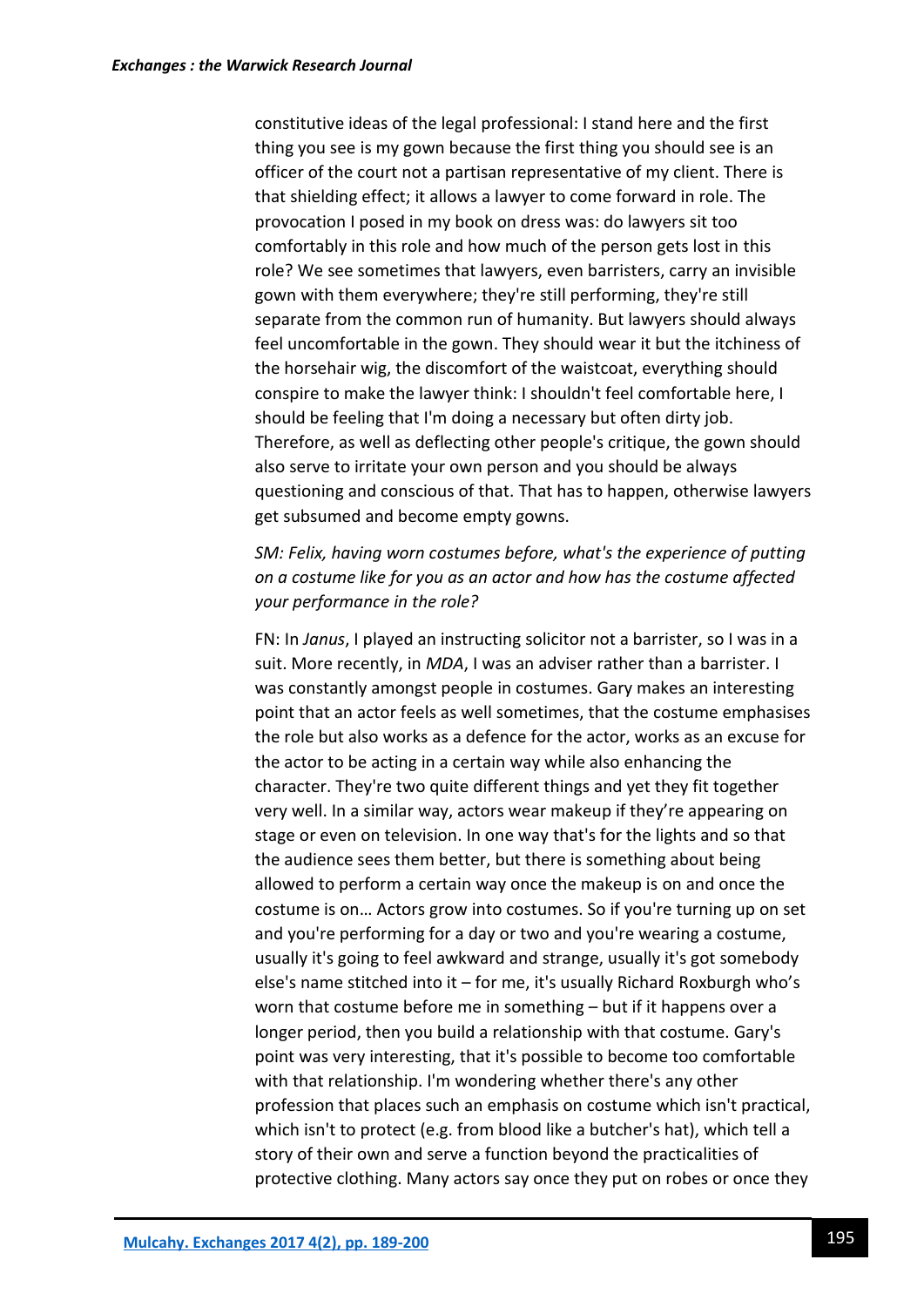put on a crown, then it tells them how to how to speak. Stanislavski speaks of that. Instructing a young actor in *An Actor Prepares* (**1936**), he talks about taking the actor to the costume department and allowing the actor to find the character. Once they've found the costume, the character emerges from underneath. There is an element of truth that a costume brings with it some kind of inherent change or adjustment in behaviour. But on the other hand I am not convinced of the Stanislavskian notion that if you find the costume that it will then tell you how to perform and it will give you the character…

GW: …There is a practical disciplining of the body that occurs sometimes through certain types of costume. Sometimes when we put on a suit  $-a$ suit is as much a legal costume as a gown – and cufflinks, or (for men) a tight tie, all of these things that we don't generally wear nowadays in general life, we're wanting not just to project an image of how we appear outwardly but to project inwards on ourselves a conformity to a role. To get your shirt on and do the cuffs up is a disciplining of the body that has an effect on the mind.

*SM: Another dimension is the disciplining of the body in space and the role of the architecture of law plays in legal performance. We have spaces like courtrooms and parliament. If we take law away from those traditional buildings, how do you think that affects its performance?*

GW: Let's for the sake of argument say that law's performance is always trying to persuade – persuade your client that you mean the best for them, persuade a witness that you will honour their account. If this is essentially what lawyers do, then I think that it can happen outside of traditional legal spaces. What we know more about is the traditional spaces. Linda Mulcahy (**2011**) and a number of other commentators have written about the operation of courtrooms and judicial spaces. They also point us towards some of those gateway or peripheral spaces such as the public waiting room to a court, the judicial chambers and the lawyers' robing rooms. A comparison may be made to the foyer of the theatre, the wings and the green room – all those places that lead you into the actual auditorium. Those marginal spaces are the architectural equivalent of dress, a sort of border zone. What an actor does in the green room or what the lawyer does in the robing room is deeply intrinsic to the performance and law. These are spaces in which you gather yourself and constitute yourself in a new costume but also in a new frame of mind.

*SM: Felix, did you want to pick up on any of those points? You've had experiences of shooting on location in legal precincts and I'm interested in your views of what it was like to perform the lawyer's role in a court space.*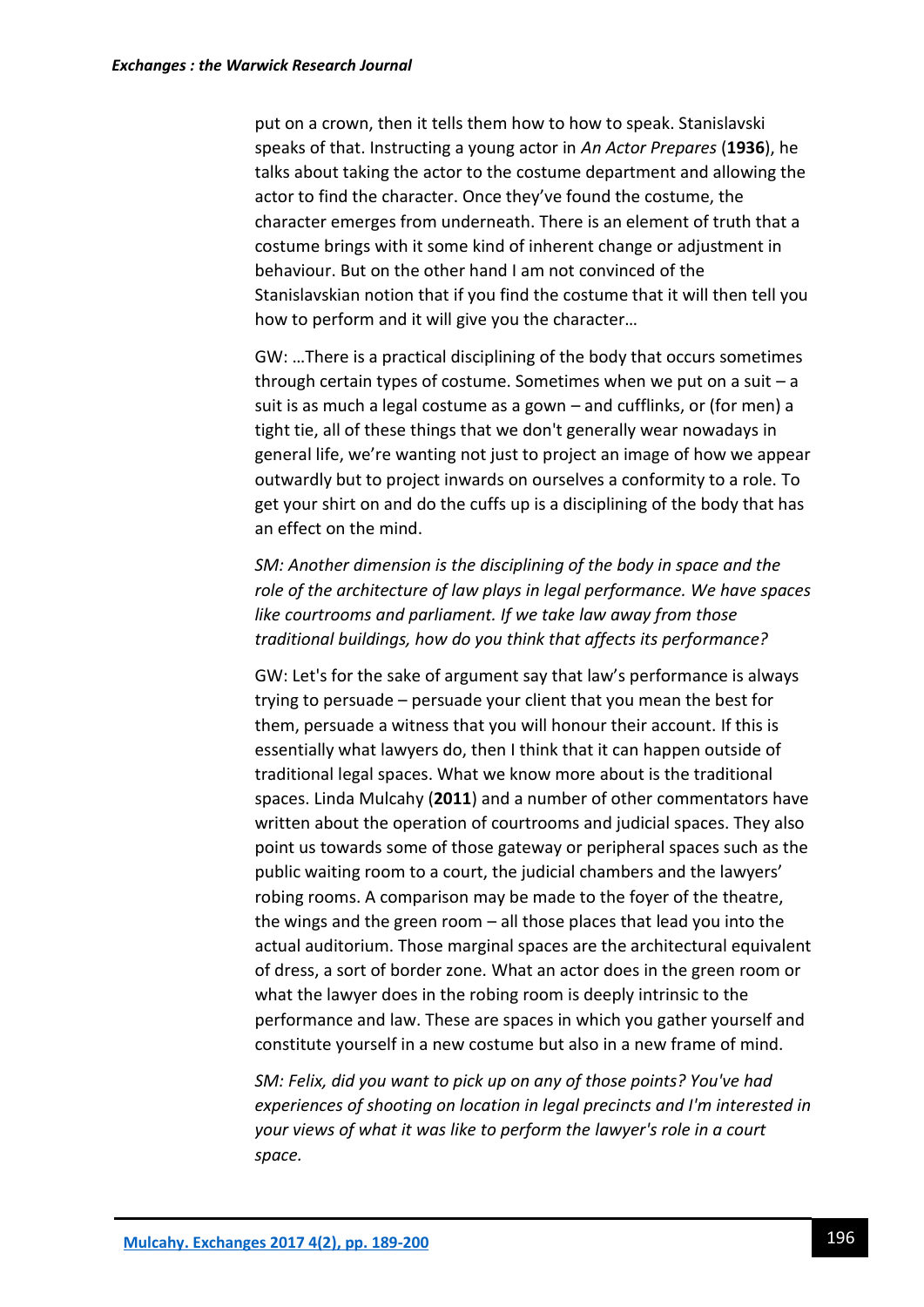FN: One thing that struck me when you say about filming in an actual courtroom [was] we filmed in the old Magistrates Court up by Russell Street opposite the police station, a fantastic sandstone building of Melbourne's history. Not many people have the opportunity to go into that; it's been replaced in the meantime. It struck me that the reason nobody goes in there except to film the occasional television drama is because it's useful for nothing else. Here it is, prime real estate in the middle of Melbourne, and it's good for nothing when it's not serving the function for which it is designed. Richard Schechner (**2003: 8-19**) speaks about theatre and sport and religion and games having a number of things in common. One of the things is space. All these things have a building, they take up real estate usually in the middle of a city, which can do nothing else than what it does and is empty most of the time, but when it's being used people flock to it. Think of the law in relation to that. Legal buildings are often prime locations. Often they tend to be quite busy on the day for a certain trial but empty otherwise. A law court like a theatre is built with a specific purpose in mind.

*SM: Felix, you've written about the process of your warm-up routine before telling your story and how that is in itself a form of 'private performance' that affects the public performance and also the way that it is received by the audience (2010: 193). How do you think these routines that people undertake before telling stories affect the story and its reception?*

FN: There are probably two things that happen with that routine and they are counter to each other. One is to prepare the performer to get into a place where they are ready to deal with anything that comes their way. The other is to be in tune with the space itself so that they're able to respond to the realities of what's happening around them. There's something there in relation to the balance between truth and the 'performance of truth'. There's a process of trying to touch base with truth and reality within oneself without losing touch with the truth that's around oneself. It has to do with aligning the performer's reality with the reality around them but holding true to both of them and not allowing one to hold sway entirely over the other. It has to do with touching base with where a performance is happening geographically and whom the audiences is and trying to find their truth and trying to find the truth of the location and aligning that with the truth of the performer.

*SM: You talk about the process of going through an internal personal warm-up routine but then going off and chatting with others or going around and exploring the stage. You call this process a desire to 'seek to reconnect with the real and the actual' (2010: 189), which plays into this question again of truth. What do you think it is about going in and*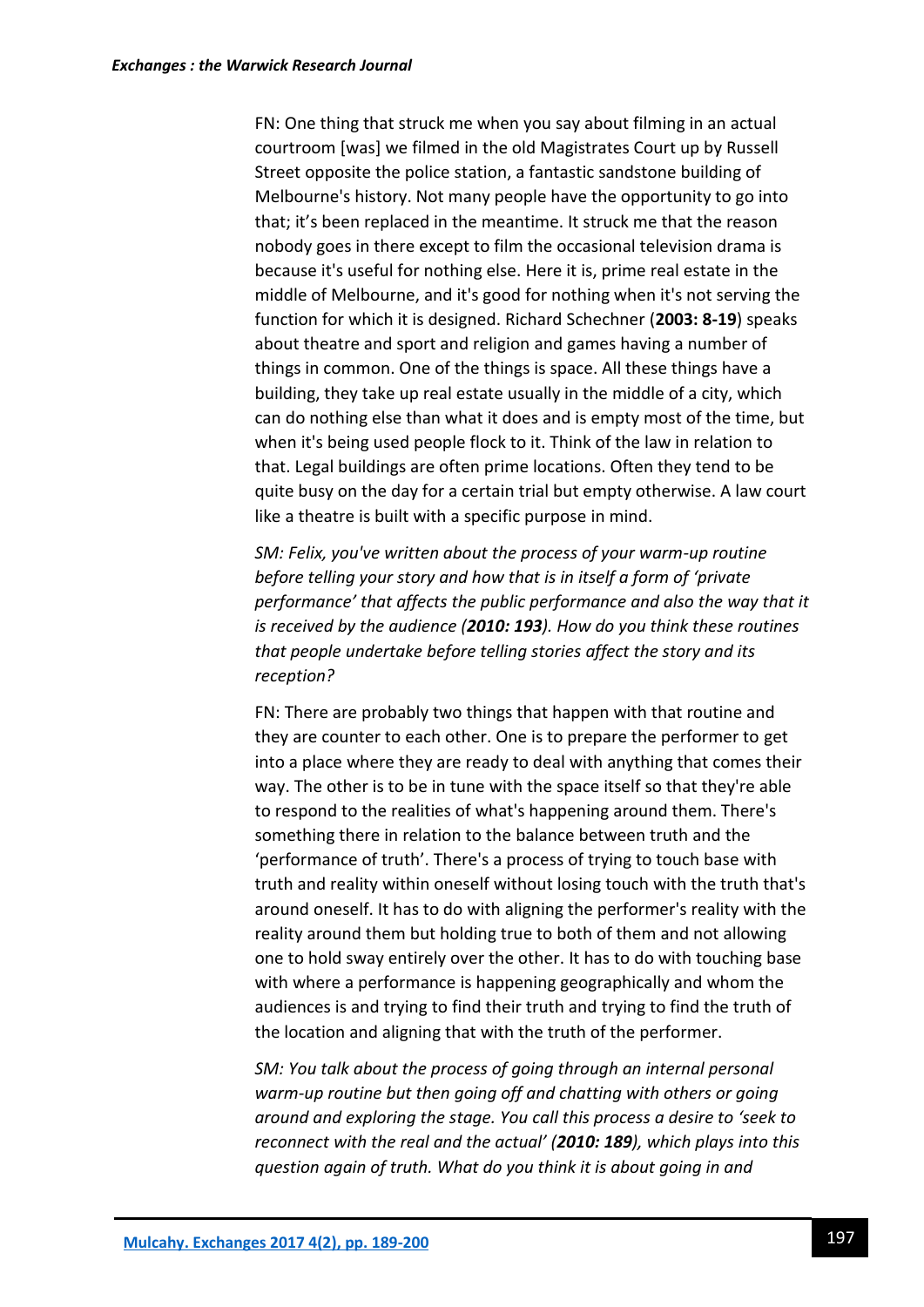### *grounding yourself in the space and having human interactions before going on stage that is real and actual to you?*

FN: Storytelling performance relies entirely on the ability to tell the story to the audience. It's easy to slip a little bit too far into being caught up with the performance itself. If that happens, you can still tell a convincing story and you can still get a good round of applause at the end, but it misses that point of adjusting to the audience. It has to do with reminding the performer who the audience is, what the story is being told, what the value is of the story, what the importance is of the story, why this is happening, what the purpose of it is. In the same way that  $$ again, to draw in Schechner – before beginning a ritual it's important to remember what the purpose of that ritual is rather than simply go through the ritual. Simply going through a ritual brings its own rewards but reminding oneself why this is happening, why this is important, why this is of value [is critical].

*SM: That brings me to the last question around what role the audience plays in performance and how the audience plays a constitutive role in performance. Gary, did you want to pick up on that idea from Felix around how a particular element of the preparatory process before going to speak is thinking about the audience? What role do you think the audience plays within legal performance and what constitutive role do you think they play?*

GW: Talking about live performance, I think audience is everything. When you're speaking to an actual live audience you have to have a sense of responsiveness, as Felix is saying, a sense of awareness of when the audience need to fidget or when you're losing them. It's essential to constituting your performance. How can it be that, a Shakespearean [play], a script that hasn't changed in 400 years and is often performed in repertoire for months on end, can produce a different performance day after day? Some performances are very palpably different to others. An actor will come off stage thinking that went badly, another time they think it went brilliantly. How? Why? A connection to the audience may be the biggest factor... If that's the case, then it just shows you how important it is, if lawyers are involved in any form of live performance, that they try to connect with the audience. Who is the audience for a lawyer is a nice question. For an advocate, more often than not their primary audience is the judge. or it may be a jury. A lawyer is also performing backwards to the people who are paying them. They want to be seen to be performing in a certain way. If a lawyer's performance is backwards-facing to the client who is paying, then of course the audience constitutes the performance genuinely. The lawyer's paying client is not like a theatrical audience who may have been tricked into paying for a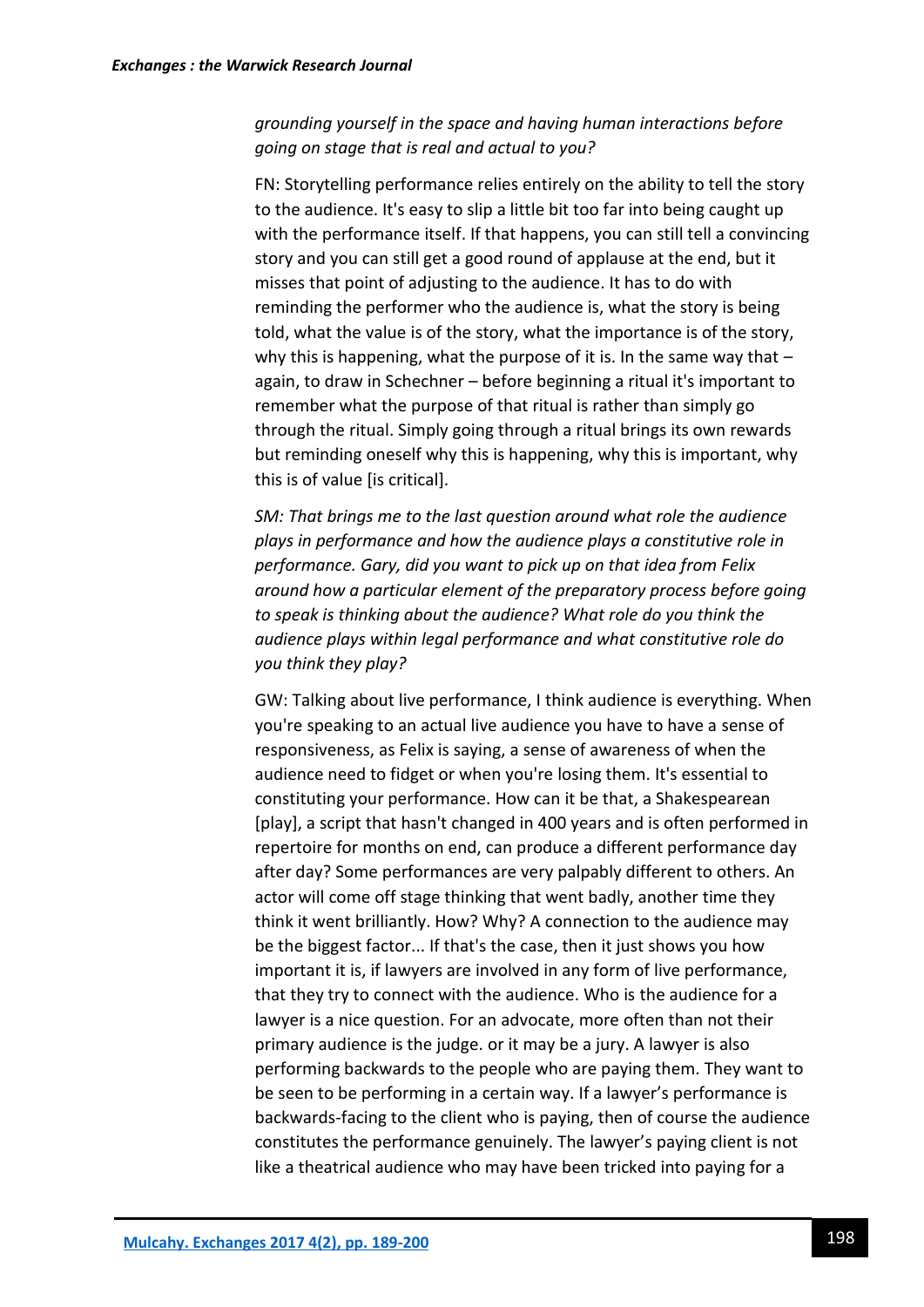bad performance for one night only, a lawyer's paying audience is very often a client who might withdraw their instruction or decide that they're not going to (in the case of the instructing solicitor) instruct this barrister again in the future. For lawyers – and here we go back to the very first thing that I said about the shield of Achilles as Homer describes it – you're performing for payment. That's a very crude way of reducing what's going on, but professional actors and professional lawyers, as opposed to my students who moot, are constituted in a very pragmatic way by the pressure to perform professionally. That may be paid pressure, it may be reputational pressure, it may be your own dignity in your role, which is a pressure that's placed on you by a professional sense of vocation. Whatever it is – and you can be your own audience, of course – without an audience there is no relevant performance. The audience is entirely constitutive of what the law does. What, we might conjecture, is the difference between a real trial and a moot trial in which the facts are realistic, the legal question is real, the legal authorities are real, the judge is a real judge who has kindly agreed to come and decide the issues, and the proceedings are even held in an actual court building? If everything is real apart from the sense that there is pressure to perform for a certain kind of stake-holding audience, then that stakeholding audience is possibly what makes the difference between the real performance and the notional performance or, to put it another way, the difference between that which is real and socially-binding as opposed to that which is notional and playful.

*SM: There was a really salient point there around the idea of 'without an audience there is no relevant performance.' I might shift that over to Felix. Having performed both on film and television as well as in theatre, what role do you think the audience plays and does it play a constitutive role in performance?*

FN: In terms of what Gary said, I agree you can perform for yourself. But in terms of storytelling, it varies depending on the audience. What that then means is that the decisions that the performer makes depends on the audience. If we take a look at that in relation to law it suggests – I'll avoid using the word truth because I appreciate that's a problematic notion – that what is right, just or fair depends on the audience. Ultimately that's where the truth is – that someone who's had a crime committed against them feels vindicated or feels they've been listened to. The truth of it lies amongst the people being served somehow by the system. But it occurs to me that theatre is a more truthful trade than law. In theatre it is possible to acknowledge that some things don't have answers and that some things won't unfold in a certain way. Theatre delights in uncertainty and doubt. Theatre celebrates that while the law doesn't so much. The law is grappling toward some kind of proof until